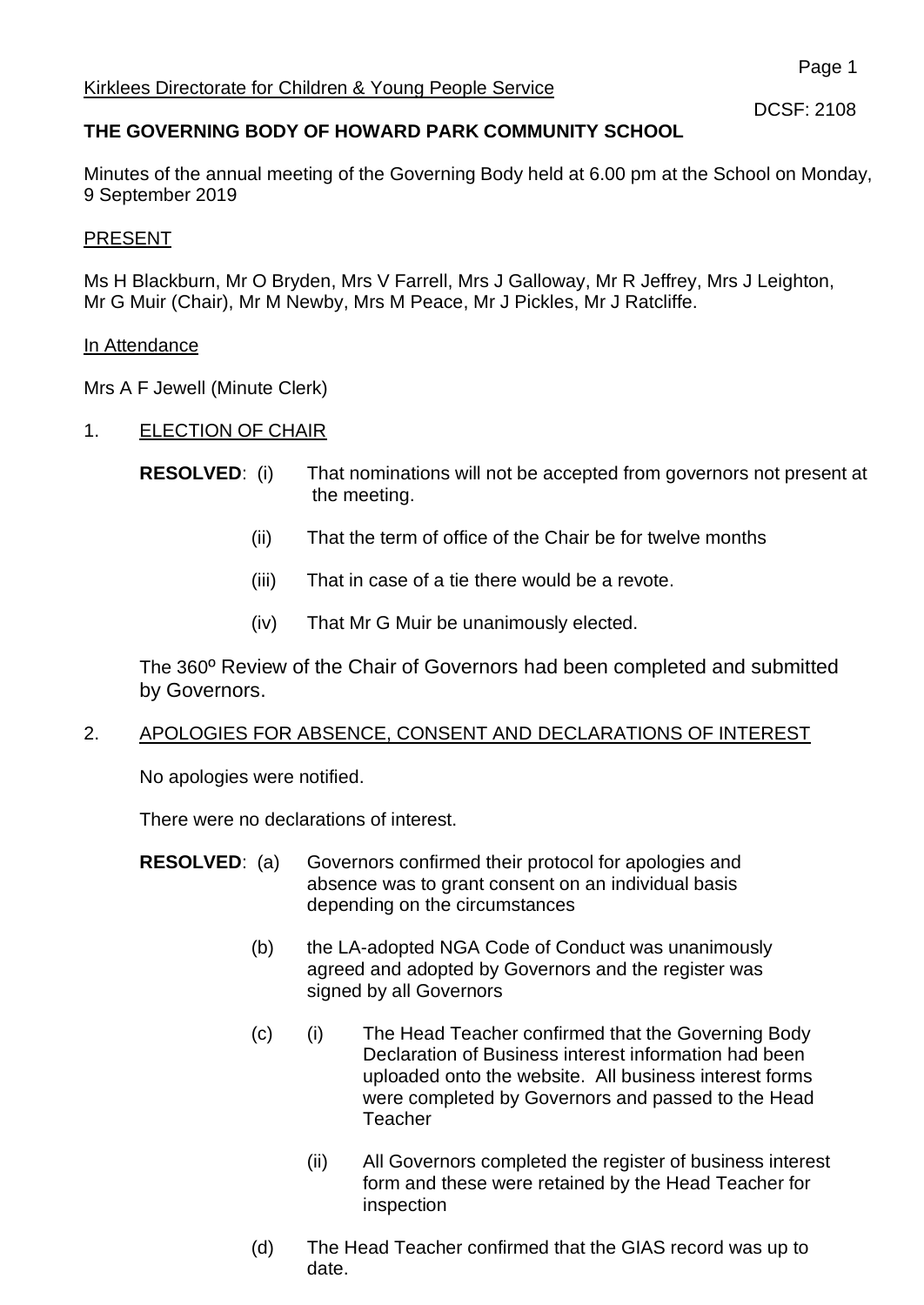## 3. NOTIFICATION OF ITEMS TO BE BROUGHT UP UNDER ANY OTHER BUSINESS

The following items were notified:

- **Confidentiality**
- Staff wellbeing
- Review of Chair

## 4. REPRESENTATION

The following matters of representation were noted:-

(a) End of Term of Office

| Name        | Category | With Effect From |
|-------------|----------|------------------|
| Mrs M Peace | Co-opted | 13.10.2019       |

It was noted that under Minute 1973 (a) from the Minutes held on 13 October 2015 that Mrs Peace had been re-appointed as Co-opted Governor and therefore her term would end on 13 October 2019. Mrs Peace confirmed that she would be willing to serve for another term.

**RESOLVED**: To unanimously appoint Mrs M Peace as Co-opted Governor.

(b) Appointment

 $(c)$ 

| Name        | Category | With Effect From |
|-------------|----------|------------------|
| Mrs M Peace | Co-opted | 13.10.2019       |
| Resignation |          |                  |
| Name        | Category | With Effect From |
| Mrs N Hunt  | Co-opted | 04.09.2019       |

The Chair informed the meeting that Mrs Hunt had retired and was moving away from the area. Governors conveyed their thanks and appreciation to Mrs Hunt for her support given to the school during her tenure as Governor.

## (d) Appointment of Co-opted Governor

Mr Bryden advised that Mrs Vanessa Edmondson had expressed an interest in becoming a Co-opted Governor. It was agreed that the Chair would arrange to meet with Mrs Edmondson and discuss this further. Governors were asked if they could think of any people they knew that may be interested in becoming a Co-opted Governor and to advise the Chair.

## **ACTION: Chair to make contact with Mrs Vanessa Edmondson**

# 5. **ELECTION OF VICE-CHAIR**

**RESOLVED:** (i) That nominations will not be accepted from governors not present at the meeting.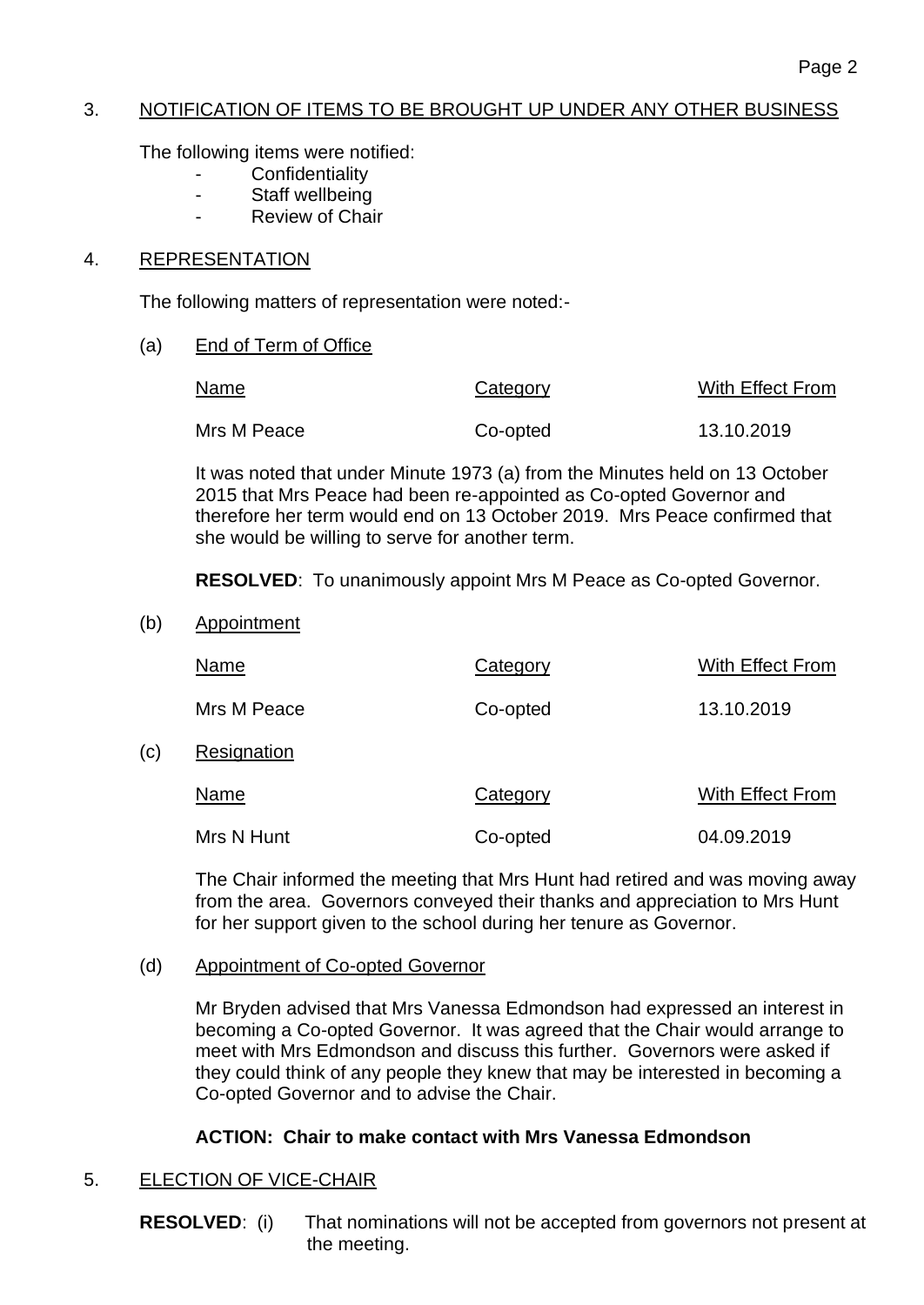- (ii) That the term of office of the Vice-Chair be for twelve months
- (iii) That in case of a tie there would be a revote.
- (iv) That Ms H Blackburn be unanimously elected.

#### 6. REVIEW OF COMMITTEES

(a) Membership

**RESOLVED**: That committee membership be as follows:

Finance, Premises and Resources Committee

Head Teacher Mr O Bryden Mrs V Farrell Mrs J Leighton Mr R Jeffrey Mr G Muir

Standards and Effectiveness Committee

Head Teacher Ms H Blackburn Mrs J Galloway Mrs M Peace Mr J Pickles Mr J Ratcliffe

Staffing Committee (to include Head Teacher's Performance Management)

Head Teacher Ms H Blackburn Mr G Muir Mrs M Peace Mr J Ratcliffe

Staff Dismissals Committee

Ms H Blackburn Mr O Bryden Mr G Muir

Staff Dismissal Appeals Committee

Mr R Jeffrey Mrs M Peace Mr J Ratcliffe

Governor Monitoring Committee

Ms H Blackburn Mr O Bryden Mr G Muir Mrs M Peace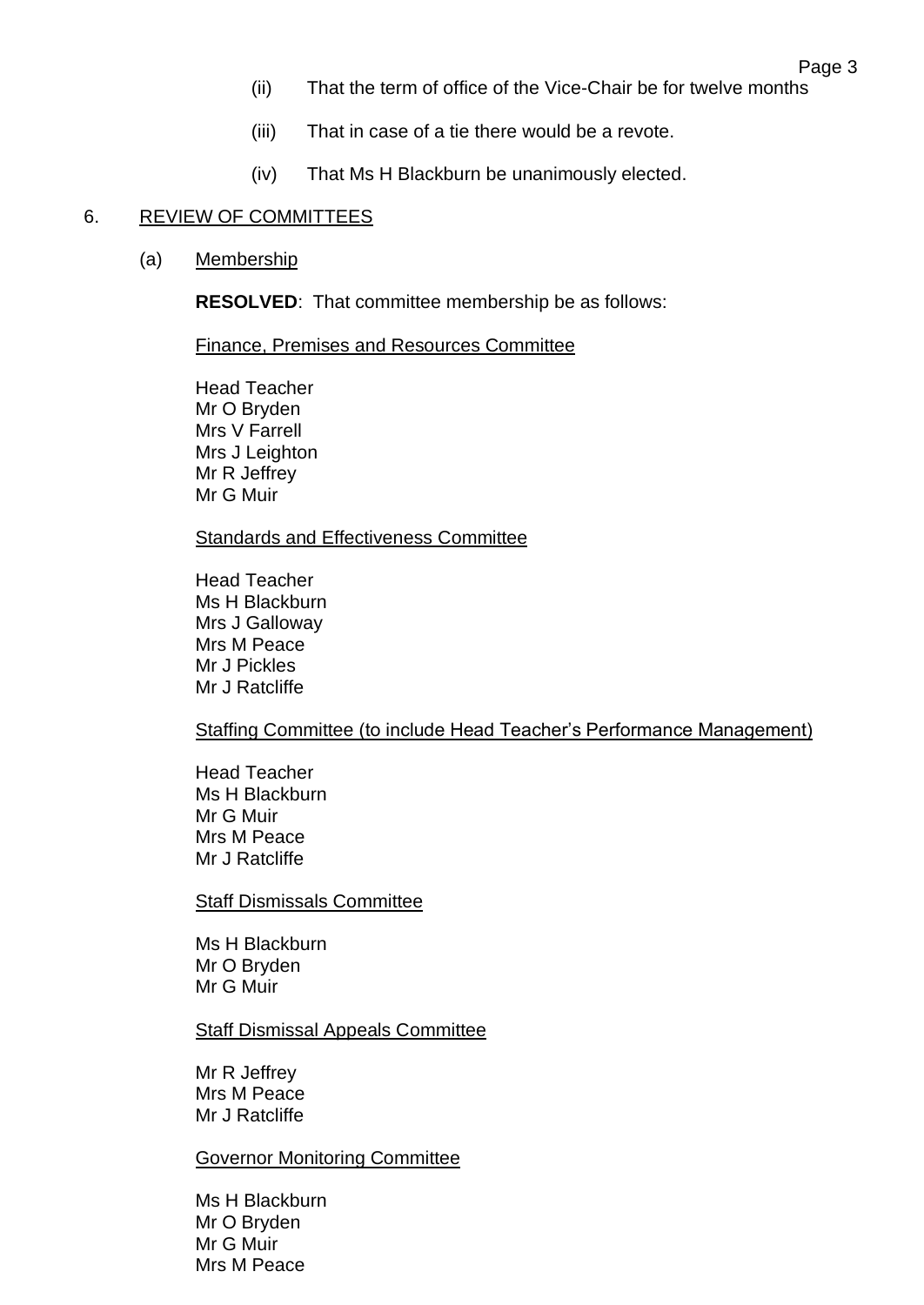# (b) Terms of Reference

**RESOLVED**: That the Terms of Reverence as contained in the LA document Committee Matters be adopted for all Committees

# 7. TO APPOINT GOVERNORS WITH SPECIFIC RESPONSIBILITIES

**RESOLVED**: That the following Governors be appointed with Special Responsibility for:

- Special Education Needs Governor Mr J Ratcliffe
- Governor Training Contact Mrs V Farrell
- Governor for Looked After Children Mrs M Peace
- Child Protection Governor/Safeguarding Governor Ms H **Blackburn**
- Early Years Governor Mrs M Peace
- Health and Safety Governor Mr J Ratcliffe
- Equality Governor Mr R Jeffrey
- Premium Link Governor Mr O Bryden
- Data Protection Governor Mr G Muir
- Staff Wellbeing Governor Mr J Ratcliffe

## 8. APPOINTMENT OF LINK GOVERNORS

**RESOLVED**: That the following class Governors be appointed to each class:

| Year 6                         | Mr O Bryden    |
|--------------------------------|----------------|
| Year 5                         | Mr R Jeffrey   |
| Year 4                         | Mrs J Leighton |
| Year <sub>3</sub>              | Ms H Blackburn |
| Year 2                         | Mr J Ratcliffe |
| Year 1                         | Mr G Muir      |
| <b>Reception &amp; Nursery</b> | Mrs M Peace    |
|                                |                |

# 9. RESIGNATION OF HEAD TEACHER

The Chair advised Governors that he had received a letter of resignation from the Head Teacher who would be taking up a position as HM Inspector, Education from January 2020. Governors conveyed their thanks and appreciation to the Head Teacher during his time at the school.

The Chair briefly explained the Head Teacher recruitment process.

**RESOLVED**: To hold an extra Governing Body meeting on Monday 16 September at 6.00 pm to discuss Head Teacher recruitment

# 10. CHAIR'S DELEGATED POWERS

**RESOLVED**: That the Chair be given the following delegated powers:

- (i) Change of date of a scheduled meeting, for good reason.
- (ii) Chair's powers to grant retrospective consent to absence in the event that that a governor would have become disqualified if the matter had to wait for the next governors' meeting.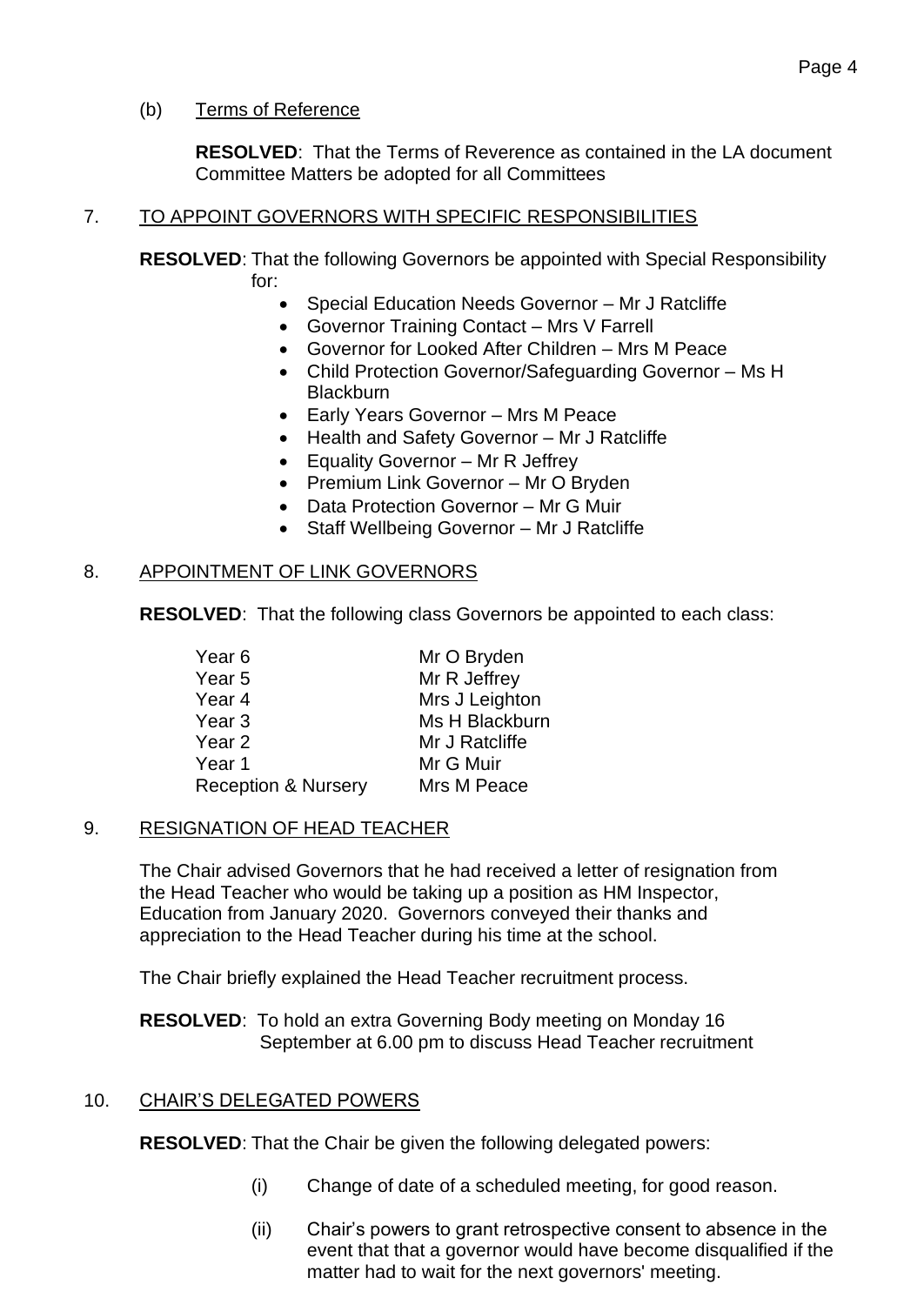(iii) To determine in advance of a meeting whether any items of the agenda should be deleted from the copy to be made available at the **School**.

#### 11. DELEGATION OF FINANCIAL POWERS TO THE HEAD TEACHER

**RESOLVED:** That the Governing Body delegates to the Head Teacher the power to carry out on its behalf the following delegated duties:

- (i) Planning and conducting the affairs of the school to remain solvent.
- (ii) Establishing proper financial management arrangements and accounting procedures, which comply with the Local Authority's financial regulations and standing orders, and maintaining a sound system of internal controls.
- (iii) Ensuring that funding from the LA and any other sources is used only in accordance with the conditions attached to that funding.
- (iv) Providing such information as the LA may reasonably require to satisfy the LA that the financial management and organisation of the Governing Body are such as to enable it to fulfil the obligations specified for it.
- (v) That the Head Teacher be authorised to spend up to a limit of £5,000 without prior referral to the Governing Body.

#### 12. MINUTES OF THE MEETING HELD ON 10 JULY 2019

**RESOLVED**: That the minutes of the meeting held on 10 July 2019 be approved and signed by the Chair as a correct record.

#### 13. MATTERS ARISING

(a) Head Teacher's Report and Governors' Questions – Staffing (Minute 2545 (a) refers)

#### **Q: How did the interviews go for support staff? A:** Very well. We appointed two members of staff plus one other who is to support a child in Reception who has an EHCP.

(b) Update on Multi-Academy Trusts (Minute 2551 refers)

## **Q: Have the Co-op Academy Trust been contacted to come and present to us?**

**A:** Not yet. We will arrange for them to do a separate presentation.

(c) Governor Training and Governor Visits (Minute 2557 refers)

Mr Ratcliffe confirmed that he would be arranging a health and safety visit and will be speaking with Mr Pickles.

(d) Any Other Business – Fare Share (Minute 2558 refers)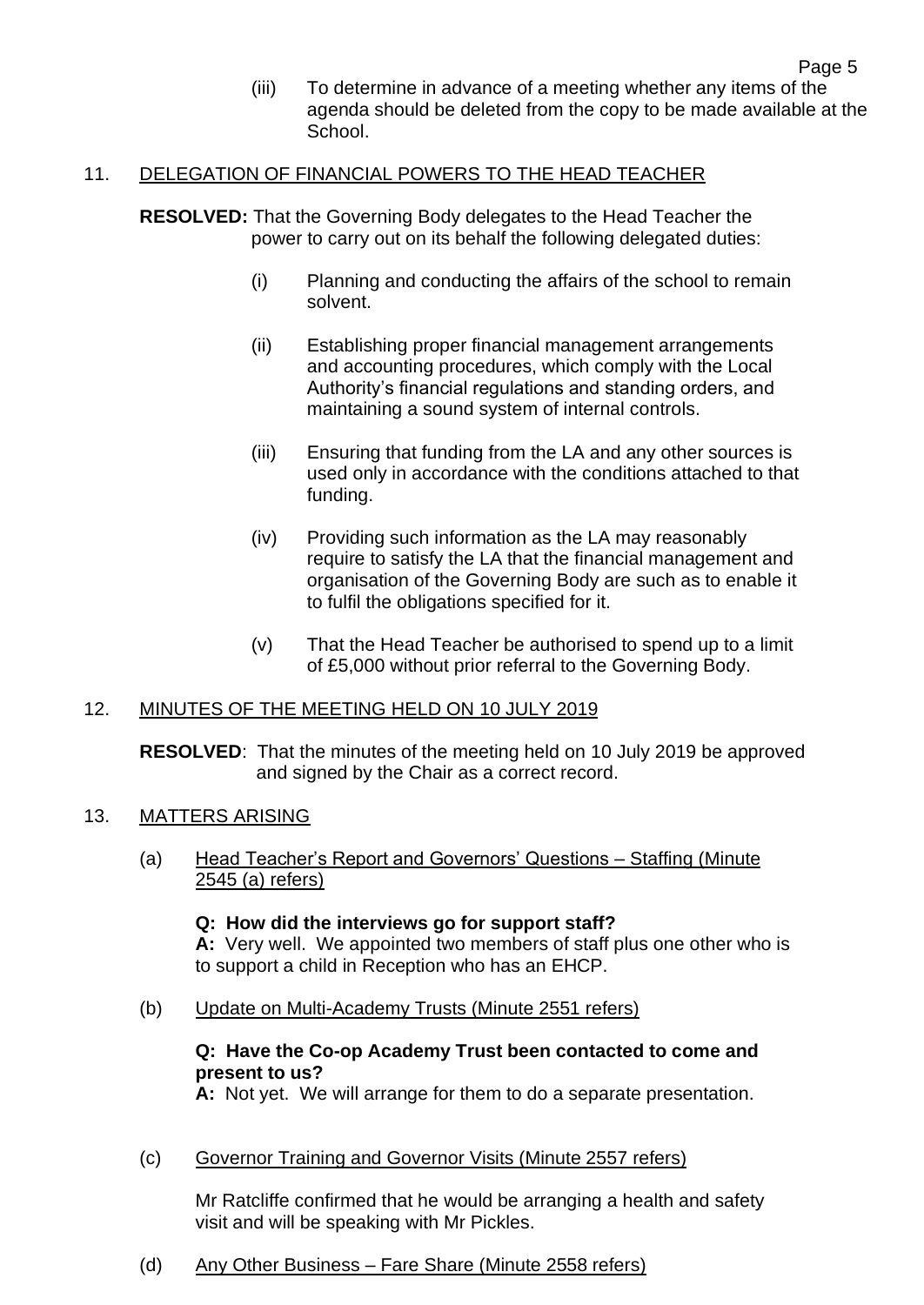A meeting with Mr Jeffrey and Ms Blackburn is yet to be arranged to discuss this.

## 14. REPORTS FROM COMMITTEES

There were no items notified.

## 15. HEAD TEACHER'S REPORT AND GOVERNORS' QUESTIONS

The Head Teacher's report had been distributed to Governors prior to the meeting. Mr Pickles spoke to the contents.

## Numbers on Roll

Since the end of the summer term a total of six children have left school, either as a result of house moves or moving to a closer school. There were five appeals for five children looking for reception places, none of these were successful.

The school continues to have a large number of SEN pupils on roll. There is a potential of another three applications for EHCPs throughout the year plus one is currently being worked on.

## **Staffing**

All new trainee teachers have settled in well. Miss Ombler in Y4 will be going on maternity leave around Christmas. There is a possibility an NQT will be appointed to cover this.

## Attendance

Figures from 2016 to current were tabled in comparison. The figure is around 95%. The same group of children have persistence absence (ie greater than 10% during the academic year) and the school was aiming to bring this figure down.

## **Attainment**

A summary of key attainment data showing the current two or three year trend was tabled. Phonics would be a target in EYFS. In KS1 reading has dropped slightly below national but the greater depth figure was good. KS2 – greater depth was good in most areas, showing an improving trend over the last few years. Although some further work does need to be done, the gap is definitely smaller. Maths and reading are above the national figure, with a slight drop in reading.

## Safeguarding

CPOMS is still used to good effect in school, recording a variety of incidents. Charts tabled showed the entire number of safeguarding related incidents in the previous academic year. Governors spoke about these results.

## **Q: Is it possible to find out from other schools who use CPOMS how their results compare to ours?**

**A:** This would be impossible as other schools use the system differently to us.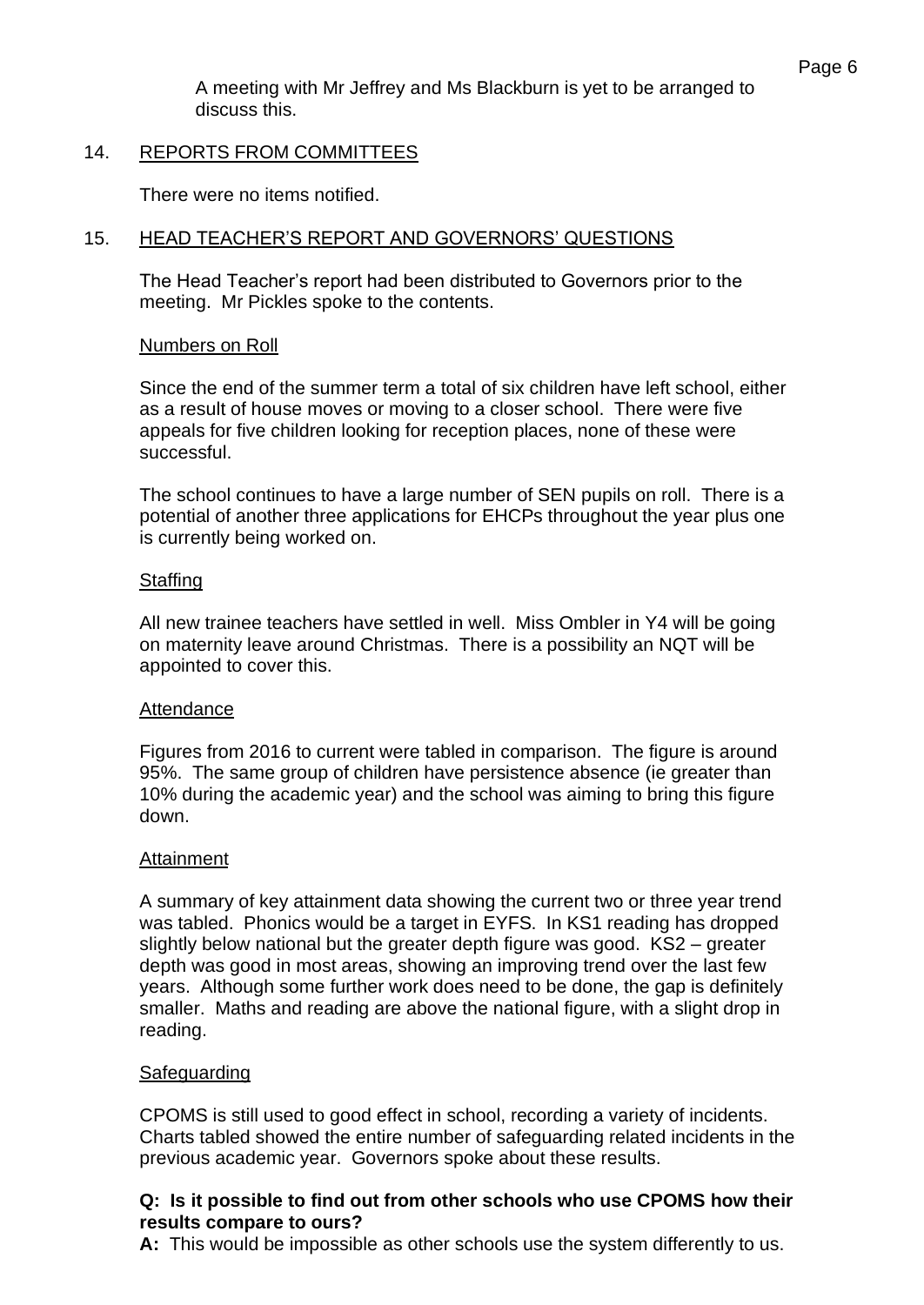## **Q: Is there anything we need to be worried about?**

**A:** We have a very proactive school. Anything recorded is taken seriously. We do have a number of children with significant needs.

## 16. SCHOOL DEVELOPMENT PLAN

The SDP was circulated to all governors. Areas identified for improvement were:-

- Achievement of pupils (improve phonics, reading outcomes, monitoring cycles, benchmarking exercises, assessment of wider curriculum, greater parental involvement, ensure pupils have a good knowledge of multiplication tables)

- Quality of education (embed revitalised curriculum, continue to develop writing, revitalise the science curriculum and ensure Maths Mastery is embedded)

- Leadership and Management (develop middle managers, promote CPD and develop BlueSky to support monitoring of SDP)

- Personal development, welfare and behaviour of pupils (develop pupil behaviour, develop pupil empathy, clarify behaviour and reward systems in school and ensure pupils are aware of what life in Modern Britain means)

#### **Q: It is disappointing that some of the reading results were low, is there any particular reason for this?**

**A:** There are fluctuations, it depends on the cohort. We would like more practical resources. If there are things that a teacher needs to support them then this needs addressing by the SLT. There are a lot of books upstairs that have never been touched.

#### **Q: Do you know what the national figures are yet?**

**A:** This year's figures are not yet available. We will add in targets after the next staff meeting. This will be addressed by the S&E committee.

#### **Q: Adapted timescales – how realistically are you going to do that?**

**A:** We want to reduce teacher workload. We want things done time efficiently and with a meaningful outcome. The marking policy will be adjusted to ensure it is about feedback rather than just marking.

#### **Q: Which year takes the multiplication screening test?**

**A:** The multiplication test is national. Our current Y4 did a lot of work on this. Pupils have to sit at a computer and complete 20 questions relating to multiplication and division facts. There is an expectation that all children at the end of Y4 will know their multiplications up to x12.

#### **Q: To develop middle managers – is this going to be done throughout school?**

**A:** Yes, this is to ensure greater distribution of leadership throughout the whole school.

## **Q: Do you have regular staff meetings and SLT meetings?**

**A:** Yes we have regular staff meetings but not SLT meetings as these are not necessary.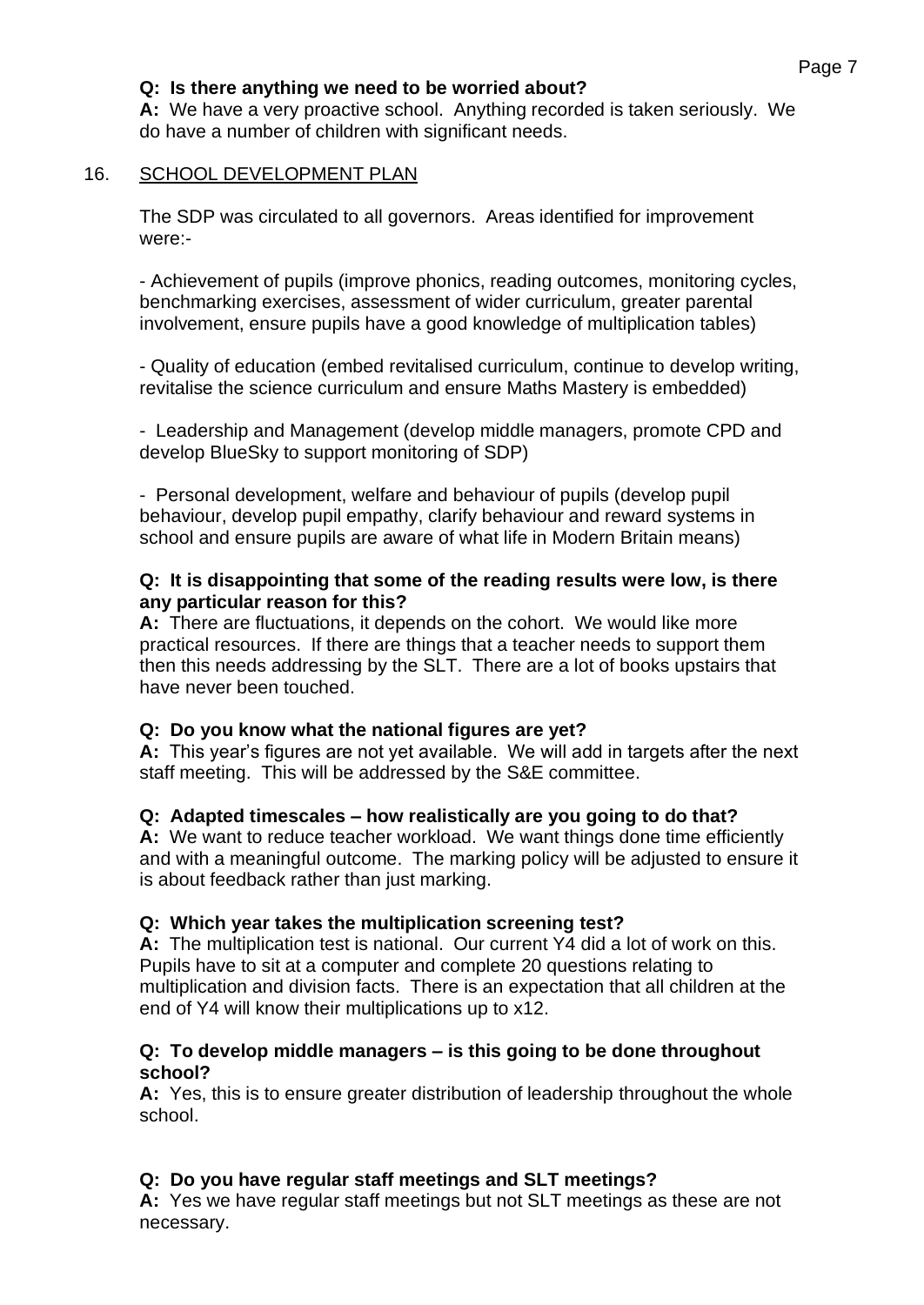**RESOLVED**: To approve the draft School Development Plan, subject to approval of the attainment targets.

## 17. SCHOOL SELF EVALUATION

The SEF was distributed to all Governors. It had been split into the four areas of the Ofsted framework with subjects linked to the SDP. It was agreed that a 'RAG' rating would be added to the document. A summary on the back page was similar to the one on the SDP.

#### 18. FINANCIAL MANAGEMENT AND MONITORING

The school fund audit report was tabled and agreed by all Governors.

**RESOLVED**: To approve the school fund audit report.

#### 19. LONG TERM STRATEGIC OBJECTIVES

It was agreed to defer this item to the meeting to be held on 12 November 2019.

#### 20. SAFEGUARDING

The Head Teacher confirmed that there had been no incidents.

#### 21. TEACHER APPRAISAL POLICY & TEACHER PAY POLICY

Noted.

## 22. POLICIES FOR REVIEW BY FULL GOVERNING BODY

**RESOLVED**: To approve the following policies:-

- Whistleblowing
- 23. CCTV POLICY

**RESOLVED**: To approve the CCTV policy subject to a couple of minor changes.

## 24. CONSULTATION ON FAIR ACCESS PROTOCOLS

It was agreed to defer this item to the Standards and Effectiveness Committee on 21 October, since this suits the programmed dates for publishing and ' comments.

## 25. GOVERNOR TRAINING AND GOVERNOR VISITS

There were no visits to report. Mrs Peace advised that she had met with Mrs McPherson during the summer break to look at current Nursery figures.

Mrs Farrell will check if Mrs Leighton is booked on any new Governor courses. Mrs Farrell will send Mrs Leighton a Governor skills matrix for completion and return to the Chair. Mrs Peace advised she was attending a course on 26 November covering the new Ofsted criteria. Safer recruitment training is being organised. Mrs Farrell will discuss updating a Governor training matrix with the Head Teacher and check if any Governors require SEN training.